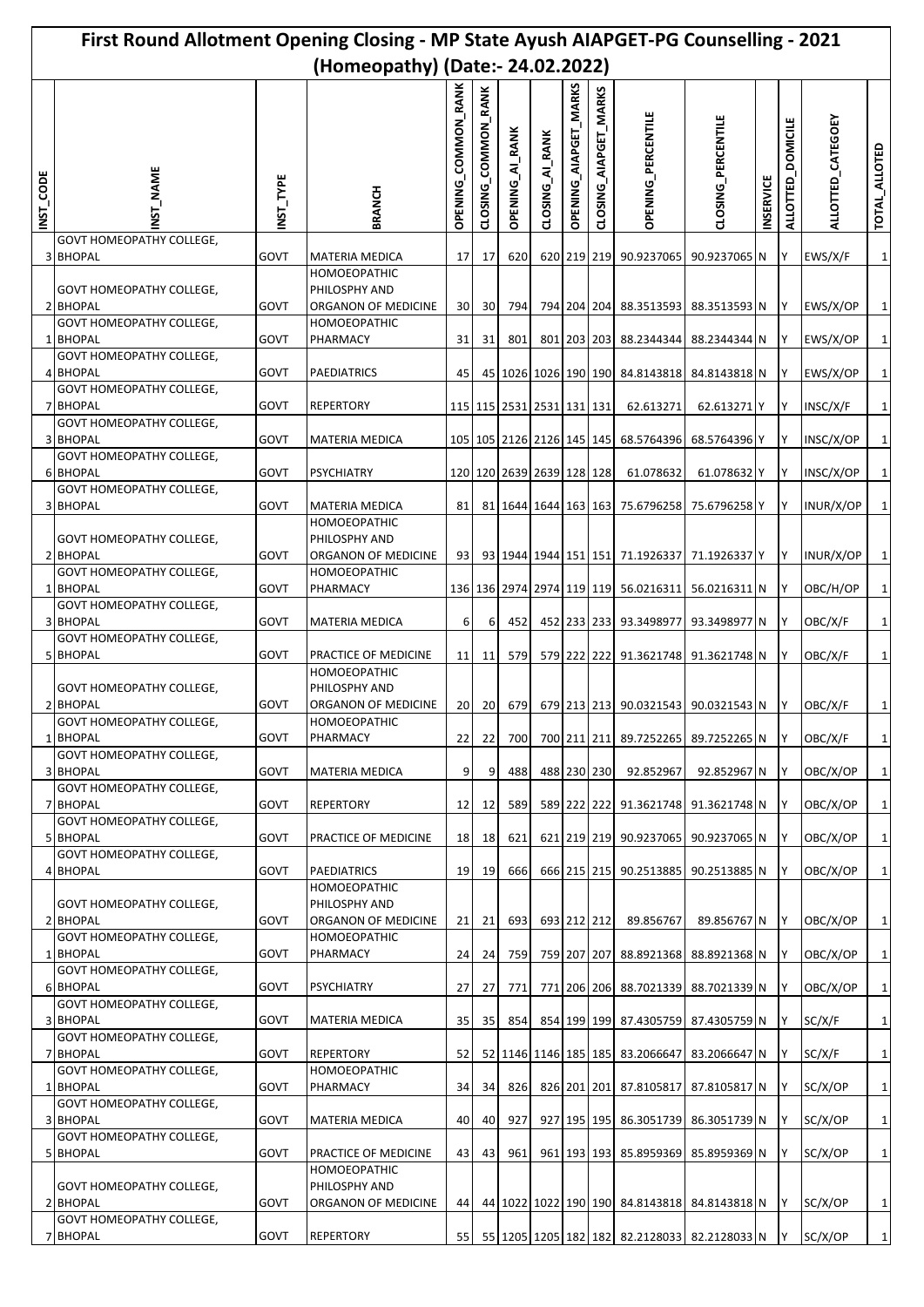| INST_CODE | <b>NST_NAME</b>                                                                        | INST_TYPE   | <b>BRANCH</b>                                                | OPENING_COMMON_RANK | CLOSING_COMMON_RANK | <b>OPENING_AI_RANK</b> | CLOSING_AI_RANK           | OPENING_AIAPGET_MARKS | CLOSING_AIAPGET_MARKS | <b>OPENING_PERCENTILE</b>                           | <b>CLOSING_PERCENTILE</b>    | <b>INSERVICE</b> | ALLOTTED_DOMICILE | ALLOTTED_CATEGOEY | TOTAL_ALLOTED        |
|-----------|----------------------------------------------------------------------------------------|-------------|--------------------------------------------------------------|---------------------|---------------------|------------------------|---------------------------|-----------------------|-----------------------|-----------------------------------------------------|------------------------------|------------------|-------------------|-------------------|----------------------|
|           | <b>GOVT HOMEOPATHY COLLEGE,</b><br>2 BHOPAL                                            | <b>GOVT</b> | HOMOEOPATHIC<br>PHILOSPHY AND<br>ORGANON OF MEDICINE         | 82                  |                     |                        |                           |                       |                       | 82 1663 1663 163 163 75.6796258                     | 75.6796258 N                 |                  | <b>IY</b>         | ST/X/F            | $\mathbf{1}$         |
|           | GOVT HOMEOPATHY COLLEGE,<br><b>3 BHOPAL</b>                                            | <b>GOVT</b> | <b>MATERIA MEDICA</b>                                        |                     |                     |                        | 155 155 3761 3761 100 100 |                       |                       | 44.986846                                           | 44.986846 N                  |                  | <b>IY</b>         | ST/X/F            | $1\vert$             |
|           | GOVT HOMEOPATHY COLLEGE,<br>1 BHOPAL                                                   | <b>GOVT</b> | <b>HOMOEOPATHIC</b><br>PHARMACY                              | 58                  |                     |                        |                           |                       |                       | 58 1251 1251 180 180 81.6281789                     | 81.6281789 N                 |                  | IY.               | ST/X/OP           | $1\vert$             |
|           | GOVT HOMEOPATHY COLLEGE,<br>5 BHOPAL                                                   | <b>GOVT</b> | PRACTICE OF MEDICINE                                         |                     |                     |                        |                           |                       |                       | 119 119 2620 2620 129 129 61.4732534 61.4732534 N Y |                              |                  |                   | ST/X/OP           | $1\overline{)}$      |
|           |                                                                                        |             | <b>HOMOEOPATHIC</b>                                          |                     |                     |                        |                           |                       |                       |                                                     |                              |                  |                   |                   |                      |
|           | <b>GOVT HOMEOPATHY COLLEGE,</b><br>2 BHOPAL                                            | <b>GOVT</b> | PHILOSPHY AND<br>ORGANON OF MEDICINE                         |                     |                     |                        |                           |                       |                       | 131 131 2870 2870 122 122 57.7316574 57.7316574 N   |                              |                  | <b>IY</b>         | ST/X/OP           | $\mathbf{1}$         |
|           | <b>GOVT HOMEOPATHY COLLEGE,</b><br><b>6 BHOPAL</b>                                     | <b>GOVT</b> | <b>PSYCHIATRY</b>                                            |                     |                     |                        |                           |                       |                       | 152 152 3621 3621 103 103 46.7699503                | 46.7699503 N                 |                  | <b>IY</b>         | ST/X/OP           | $1\vert$             |
|           | GOVT HOMEOPATHY COLLEGE,<br>7 BHOPAL                                                   | <b>GOVT</b> | <b>REPERTORY</b>                                             | 38                  | 38                  | 907                    |                           |                       |                       | 907 196 196 86.6559486                              | 86.6559486 N                 |                  | IY.               | UR/H/OP           | $1\vert$             |
|           | GOVT HOMEOPATHY COLLEGE,<br>3 BHOPAL                                                   | <b>GOVT</b> | <b>MATERIA MEDICA</b>                                        | $\mathbf{1}$        | 1                   | 179                    |                           |                       |                       | 179 271 271 97.3838059 97.3838059 N                 |                              |                  | <b>IY</b>         | UR/X/F            | $1\vert$             |
|           | GOVT HOMEOPATHY COLLEGE,<br>1 BHOPAL                                                   | <b>GOVT</b> | <b>HOMOEOPATHIC</b><br>PHARMACY                              | 3                   | 3                   | 286                    |                           |                       |                       | 286 253 253 95.8053201                              | 95.8053201 N                 |                  | <b>IY</b>         | UR/X/F            | $\mathbf{1}$         |
|           | GOVT HOMEOPATHY COLLEGE,<br>5 BHOPAL                                                   | GOVT        | PRACTICE OF MEDICINE                                         |                     |                     |                        |                           |                       |                       |                                                     |                              |                  |                   |                   |                      |
|           | <b>GOVT HOMEOPATHY COLLEGE,</b><br>2 BHOPAL                                            | <b>GOVT</b> | <b>HOMOEOPATHIC</b><br>PHILOSPHY AND<br>ORGANON OF MEDICINE  | $\overline{4}$<br>8 | 4<br>8              | 388<br>479             |                           |                       |                       | 388 240 240 94.2560655<br>479 231 231 92.9845075    | 94.2560655 N<br>92.9845075 N |                  | IY.<br>IY         | UR/X/F<br>UR/X/F  | $1\vert$<br>$1\vert$ |
|           | <b>GOVT HOMEOPATHY COLLEGE,</b><br>3 BHOPAL                                            | <b>GOVT</b> | <b>MATERIA MEDICA</b>                                        | $\overline{2}$      | 2                   | 262                    |                           |                       |                       | 262 257 257 96.1560947                              | 96.1560947 N                 |                  | <b>IY</b>         | UR/X/OP           | $1\vert$             |
|           | <b>GOVT HOMEOPATHY COLLEGE,</b><br>7 BHOPAL                                            | GOVT        | <b>REPERTORY</b>                                             | 5                   | 5                   | 393                    |                           |                       |                       | 393 240 240 94.2560655                              | 94.2560655 N                 |                  | IY                | UR/X/OP           | $\mathbf{1}$         |
|           | GOVT HOMEOPATHY COLLEGE,<br><b>BHOPAL</b>                                              | GOVT        | PRACTICE OF MEDICINE                                         | 7                   | 7                   | 453                    |                           |                       |                       | 453 233 233 93.3498977                              | 93.3498977 N                 |                  | IY.               | UR/X/OP           | $1\vert$             |
|           | <b>GOVT HOMEOPATHY COLLEGE,</b><br>2 BHOPAL                                            | GOVT        | <b>HOMOEOPATHIC</b><br>PHILOSPHY AND<br>ORGANON OF MEDICINE  | 10                  | 10                  | 489                    |                           | 489 230 230           |                       | 92.852967                                           | 92.852967 N                  |                  | <b>IY</b>         | UR/X/OP           | $1\vert$             |
|           | GOVT HOMEOPATHY COLLEGE,                                                               |             |                                                              |                     |                     |                        |                           |                       |                       |                                                     |                              |                  |                   |                   |                      |
|           | 6 BHOPAL<br>GOVT HOMEOPATHY COLLEGE,                                                   | <b>GOVT</b> | <b>PSYCHIATRY</b>                                            | 13                  | 13                  | 597                    |                           | 597 221 221           |                       | 91.2598655                                          | 91.2598655 N                 |                  | <b>IY</b>         | UR/X/OP           | $1\vert$             |
|           | 4 BHOPAL<br><b>GOVT HOMEOPATHY COLLEGE,</b>                                            | <b>GOVT</b> | <b>PAEDIATRICS</b><br><b>HOMOEOPATHIC</b>                    | 14                  | 14                  | 599                    |                           | 599 220 220           |                       | 91.055247                                           | 91.055247 N                  |                  | 1Y                | UR/X/OP           | $1\vert$             |
|           | 1 BHOPAL<br>DISTRICT HOMOEOPATHIC MEDICAL                                              | <b>GOVT</b> | PHARMACY                                                     | 15                  | 15                  | 601                    |                           | 601 220 220           |                       | 91.055247                                           | 91.055247 N                  |                  | IY.               | UR/X/OP           | $1\vert$             |
|           | <b>15 COLLEGE RATLAM</b><br>DISTRICT HOMOEOPATHIC MEDICAL                              |             | PRIVATE PRACTICE OF MEDICINE                                 | 83                  |                     |                        |                           |                       |                       | 83 1682 1682 162 162 75.2557732                     | 75.2557732 N Y               |                  |                   | OBC/X/OP          | $1\vert$             |
|           | 14 COLLEGE RATLAM<br>DISTRICT HOMOEOPATHIC MEDICAL                                     |             | PRIVATE MATERIA MEDICA                                       | 92                  |                     |                        |                           |                       |                       | 92 1917 1917 153 153 71.9380298                     | 71.9380298 N                 |                  | IY                | OBC/X/OP          | $1\vert$             |
|           | <b>15 COLLEGE RATLAM</b><br>DISTRICT HOMOEOPATHIC MEDICAL                              |             | PRIVATE PRACTICE OF MEDICINE                                 | 74                  |                     |                        |                           |                       |                       | 74 1501 1501 169 169 78.0035077                     | 78.0035077 N                 |                  | <b>IY</b>         | UR/X/OP           | $1\vert$             |
|           | 14 COLLEGE RATLAM                                                                      |             | PRIVATE   MATERIA MEDICA                                     | 79                  |                     |                        | 79 1577 1577 165 165      |                       |                       | 76.4396375                                          | 76.4396375 N                 |                  | IY                | UR/X/OP           | $1\vert$             |
|           | R.K.D.F HOMEOPATHIC CHIKITSA<br>8 MAHAVIDYALAY BHOPAL                                  |             | PRIVATE MATERIA MEDICA                                       | 60                  |                     |                        | 60 1286 1286 178 178      |                       |                       | 80.912014                                           | 80.912014 N                  |                  | <b>IY</b>         | EWS/X/F           | $1\vert$             |
|           | R.K.D.F HOMEOPATHIC CHIKITSA<br>11 MAHAVIDYALAY BHOPAL<br>R.K.D.F HOMEOPATHIC CHIKITSA |             | PRIVATE PRACTICE OF MEDICINE                                 |                     |                     |                        |                           |                       |                       | 103 103 2066 2066 147 147 69.5995323                | 69.5995323 N                 |                  | 1Y                | OBC/X/F           | $1\vert$             |
|           | 8 MAHAVIDYALAY BHOPAL                                                                  |             | PRIVATE MATERIA MEDICA                                       |                     |                     |                        |                           |                       |                       | 125 125 2758 2758 125 125 59.3978369                | 59.3978369 N                 |                  | <b>IY</b>         | OBC/X/F           | $1\vert$             |
|           | R.K.D.F HOMEOPATHIC CHIKITSA<br>13 MAHAVIDYALAY BHOPAL                                 |             | PRIVATE PAEDIATRICS                                          |                     |                     |                        |                           |                       |                       | 135 135 2939 2939 120 120 56.5916399                | 56.5916399 N                 |                  | <b>IY</b>         | OBC/X/OP          | $\mathbf{1}$         |
|           | R.K.D.F HOMEOPATHIC CHIKITSA<br>8 MAHAVIDYALAY BHOPAL                                  |             | PRIVATE MATERIA MEDICA                                       |                     |                     |                        | 158 158 3908 3908         |                       |                       | 95 95 42.0491084                                    | 42.0491084 N                 |                  | IY.               | SC/X/F            | $1\vert$             |
|           | R.K.D.F HOMEOPATHIC CHIKITSA<br>17 MAHAVIDYALAY BHOPAL                                 |             | HOMOEOPATHIC<br>PHILOSPHY AND<br>PRIVATE ORGANON OF MEDICINE | 62                  |                     |                        |                           |                       |                       | 62 1329 1329 176 176 80.3273897                     | 80.3273897 N                 |                  | <b>IY</b>         | UR/X/F            | $\vert$ 1            |
|           | R.K.D.F HOMEOPATHIC CHIKITSA<br>8 MAHAVIDYALAY BHOPAL                                  |             | PRIVATE MATERIA MEDICA                                       | 75                  |                     |                        |                           |                       |                       | 75 1519 1519 168 168 77.6527331                     | 77.6527331 N                 |                  | IY.               | UR/X/F            | $1\vert$             |
|           | R.K.D.F HOMEOPATHIC CHIKITSA<br>11 MAHAVIDYALAY BHOPAL                                 |             | PRIVATE PRACTICE OF MEDICINE                                 | 84                  |                     |                        |                           |                       |                       | 84 1702 1702 161 161 75.0219234 75.0219234 N Y      |                              |                  |                   | UR/X/OP           | $1\vert$             |